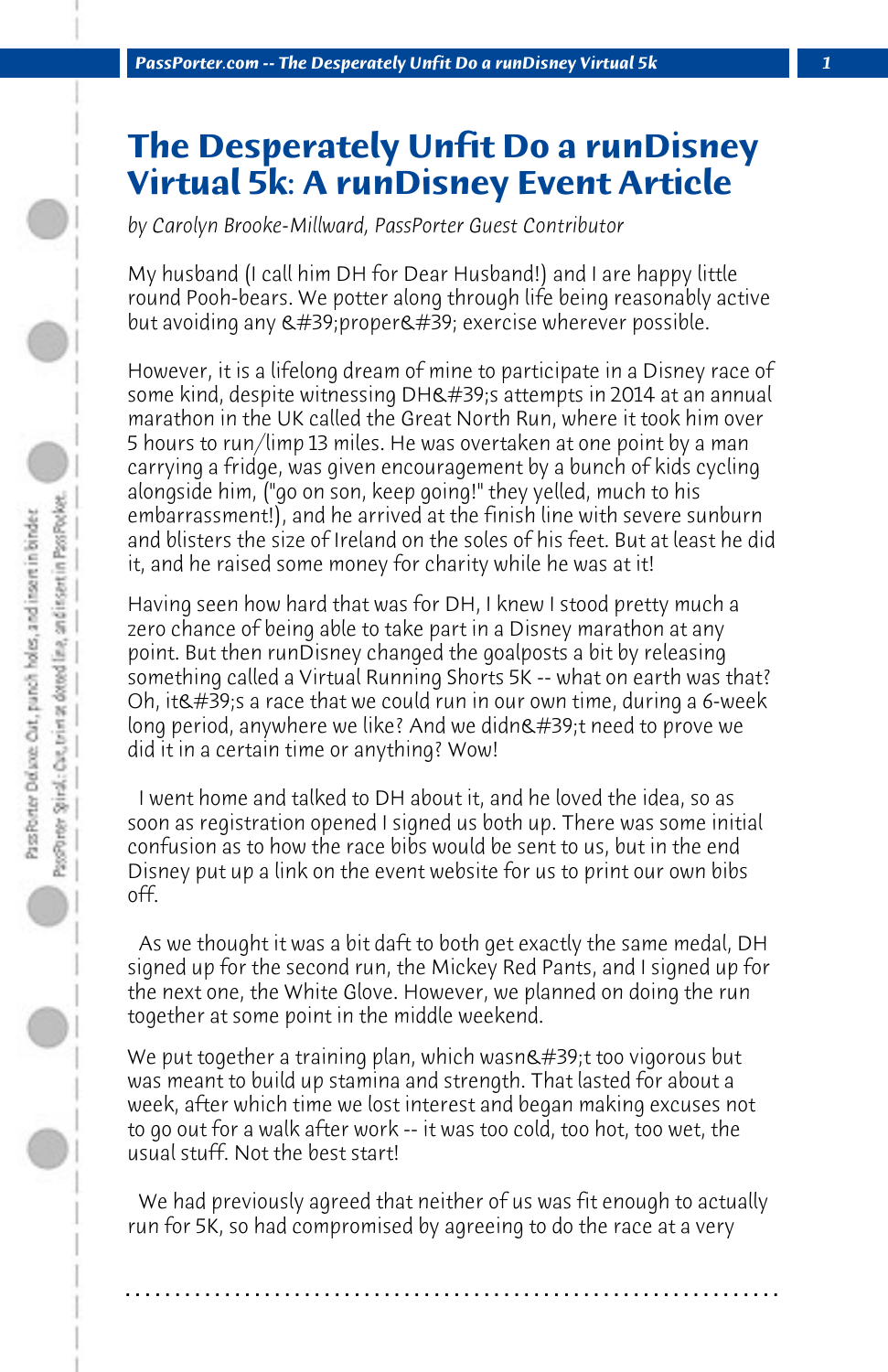brisk walk. The plan was to pick whichever day in our chosen weekend had the drier weather, and head out for a local park for the day. As the weekend approached though, the weather was looking ropey for both days, and in addition, our builder decided he needed more tiles and grout for the downstairs bathroom that we are having tiled, so we spent the very wet weekend shopping for tiles and other sundries, and postponed our 5K for another couple of weeks.

 On Saturday, July 2, 2016, we happened to be in London for a long weekend, with tickets to a festival on the Friday and to a motor racing event on the Sunday. We slept well on the Friday night in our hotel, and got up at a reasonable time on the Saturday, with the weather looking bright and sunny. We made sure to have a light but protein-packed breakfast, and with our race bibs pinned to our t-shirts, walked over the road from the hotel and into Hyde Park. Luckily, there weren $\&\#39$ ;t too many tourists about and the race bibs didn $'$ ;t seem to draw any attention, as we hadn't wanted to be too conspicuous!

 I set off my phone app to record distance walked, and we began our circuit of the park. Hyde Park is one of the largest parks in London, so we had to be careful we didn't go too far away from our starting point. We walked briskly through the Italian gardens, admiring the beautiful flowers and plants very quickly, and followed the Long Water to the Serpentine river, and then on to the Diana, Princess of Wales Memorial Fountain. The park is extremely pretty and was a welcome distraction from the fact that we were walking a 5k! We continued a bit further, but then my phone app was showing we had walked 2.5K, so we curved round a bit and tried to take a slightly different route back. Luckily, the park is also very flat, with lots of pathways, which made for easier walking.

 We were wearing very comfortable clothing and trainers, and made sure we had bottled water with us, although the weather wasn $\&$ #39;t overly hot that day. By the time we got within the last half mile or so, we were feeling a bit tired though -- bear in mind that we had only stuck to our training plan for a week, before getting bored and chucking it in. Had we stuck to it properly, we might not have been so tired at this point!

 Eventually, we could see the Italian Gardens in the near distance, and that reinvigorated us a bit -- we strode towards them all gung-ho and full of beans, feeling ecstatic that we had completed our goal and had successfully finished a runDisney race. We spotted a lovely little tea-room, and gleefully collapsed onto chairs there, ordering coffee, cold drinks, and big slices of cake to reward ourselves with!

**. . . . . . . . . . . . . . . . . . . . . . . . . . . . . . . . . . . . . . . . . . . . . . . . . . . . . . . . . . . . . . . . . .**